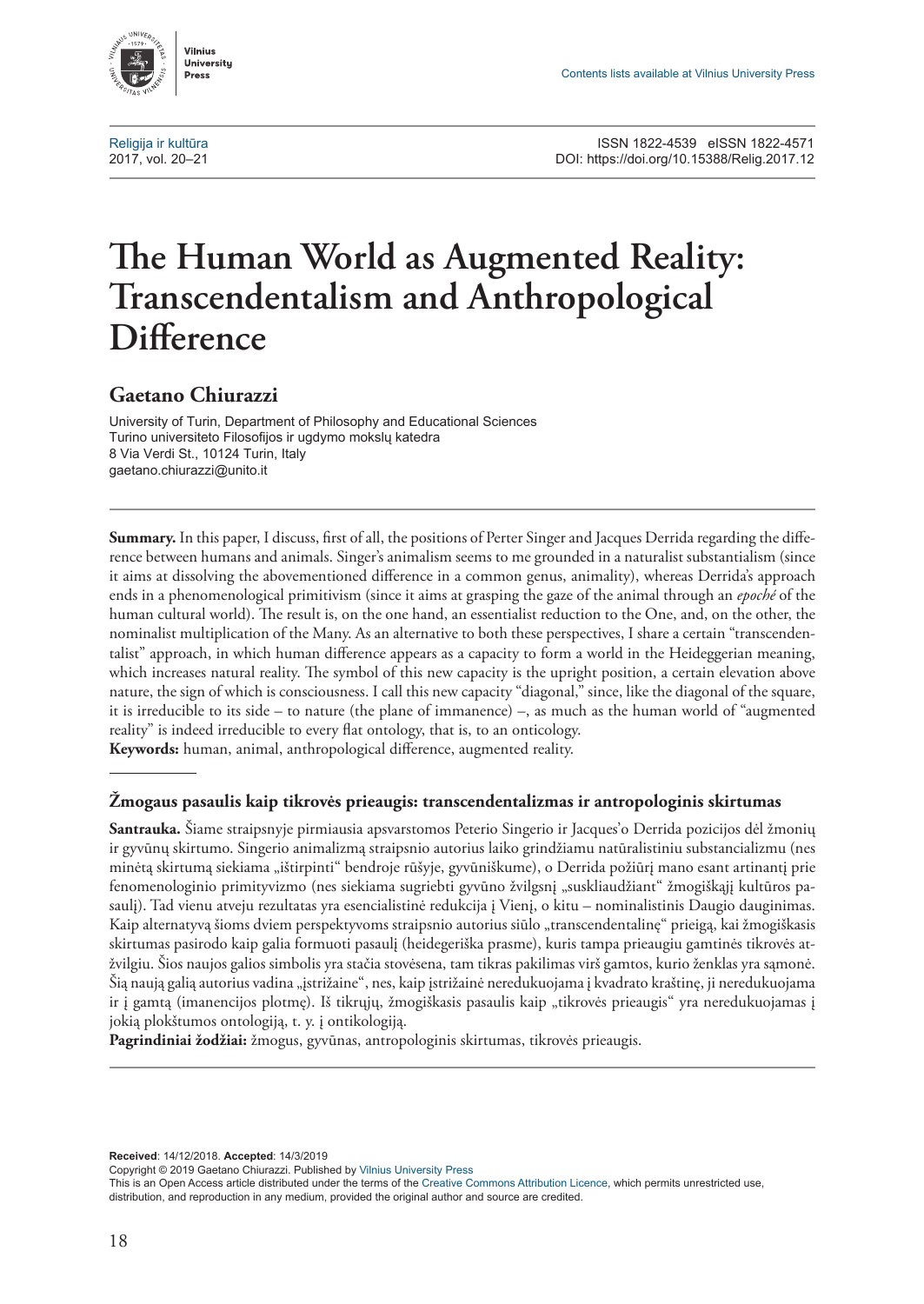**1.**

In the debate that, starting in the last century, concerns the critique of humanism, two tendencies can be identified: one that aims at reducing the differences between human beings and animals by effacing their specificity and flattening it into a generality that is, eventually, that of nature; and another one that, on the contrary, by opposing itself to every form of essentialism and naturalism, leads to a fragmentation of the real, to an extensional multitude of entities and individuals, but results in quite similar ethical and ontological consequences, namely in a radical egalitarianism. Two examples, in my opinion, illustrate these perspectives well: that of Peter Singer and that of Jacques Derrida.

Peter Singer's *Animal Liberation* (1975; third edition 2002) aims to re-consider the belonging of the human being to the animal world and its relationships with different animal species in view of a deletion, or a reduction, of the boundaries among them. Beyond every superficial and individual difference, the equality of all living beings represents, according to Singer, a presupposition and a feasible project for an animalist ethics, whose goal is to affirm the right to equal respect of all animals. In this sense, animalist ethics is the antidote to every form of speciesism. The word "speciesism" is formed in analogy to other similar words, such as "racism": it denotes "a prejudice or attitude of bias in favour of interests of members of one's own species and against those members of other species" (Singer 2002: 6). Antispeciesism, therefore, as the position advocating the extension of rights from humans to animals, requires the overcoming of the specific differences that distinguish the human and the animal in favor of their nearest genus, which is of course that of animality itself.

Speciesism is generally legitimated on the basis of cognitive differences among living beings, such as intelligence, language, and the ability to reason. On the contrary, antispeciesism presses for something in common. This is, as Jeremy Bentham emphasized, the capacity for suffering: "[t]he question is not, Can they [the animals] *reason*? nor Can they *talk*? but Can they *suffer*?" Putting the question in this way, Bentham "points to the capacity for suffering as the vital characteristic that gives a being the right to equal consideration" (Singer 2002: 7). The basis of such a claim is physiology, i.e., a natural ground: in fact, only a living being with a nervous system can suffer. Suffering, however, is something completely private: indeed, how can I know that an animal, or even just another human being, suffers? This *knowing* is provided through analogical reasoning, which allows us to say that in circumstances similar to that in which we suffer, other humans, and even other living beings, would suffer.

This condition shows that the respect for other animals' suffering ultimately depends on the capacity to extend one's own feeling to other animal species, and thus by an analogical inference (a question that I consider of primary importance and to which I shall return later). This rational capacity is certainly rooted in the emotional capacity to imitate and recognize the other's emotions, which is enabled by mirror neurons. It has been proved without a doubt that non-human animals also have mirror neurons and are therefore capable of a certain form of consciousness. The mirror neurons are a condition of social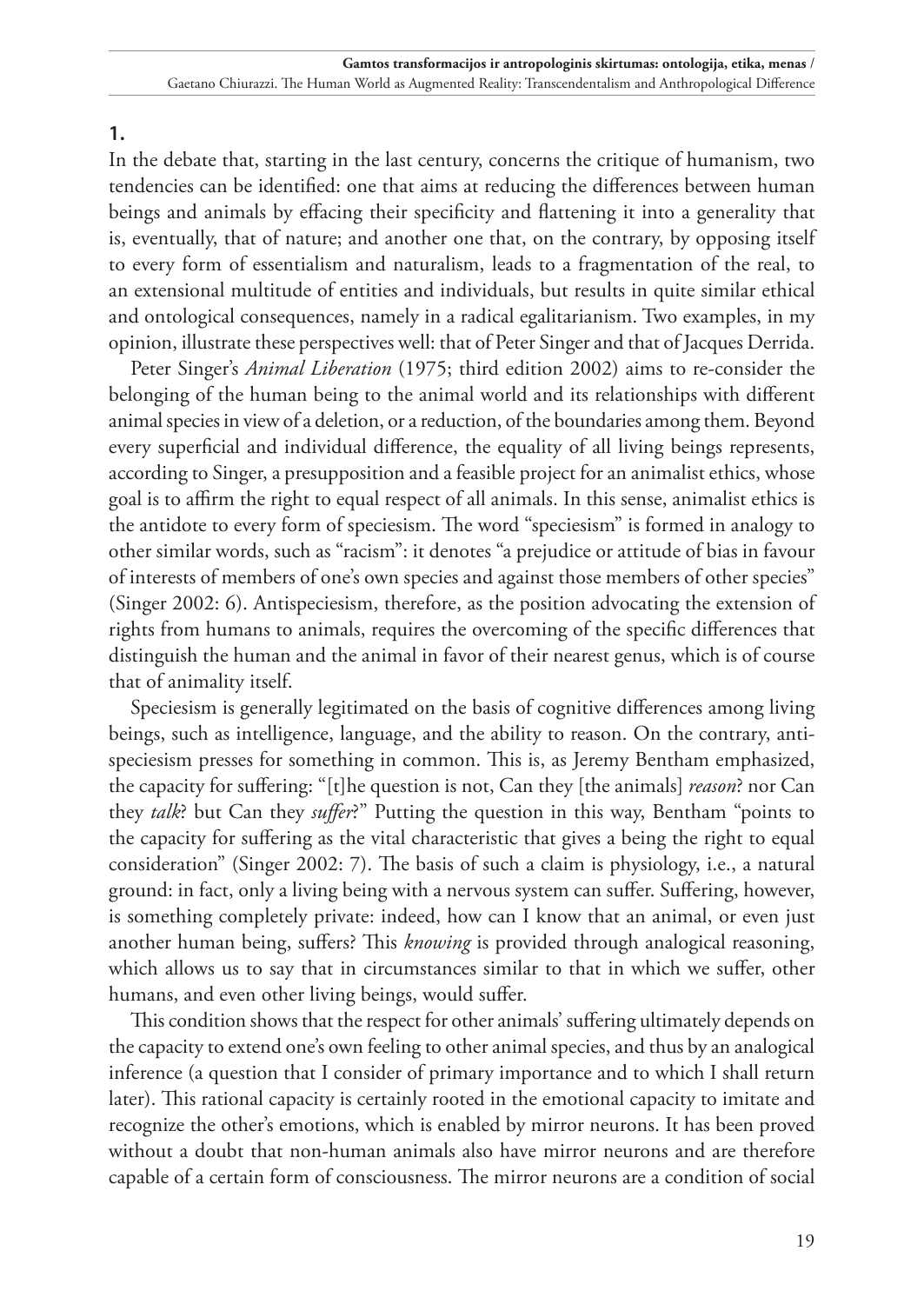behavior and communication, that is, of culture: this means culture begins with a certain emotional perception of the self as distinct and yet, at the same time, tied to its own genus. Only human animals have this capability to a very high degree, to a metacognitive level – that is, to the level of being conscious of their consciousness, to reflexivity, to the level of language and conceptual abstraction. By invoking the universality of suffering as the basis of their ethical proposal, animalist ethics thus show a certain inconsistency between their *biological ground*, which should be common to all living beings, and the capacity for *understanding* this universal ground: animalist ethics are universal in their biological ground but inevitably human in their ethical condition. As it has been said, no animal is an animalist<sup>1</sup>: anti-speciesism, as a preferable ethical perspective, is proper to a particular species that is able to produce inferences, analogies, and thus to *universalize* – or, to say it in a more traditional way, which has *logos*. To break the barriers of the animal species, or to break barriers in general, is simply a movement of universalization: a capacity that, we can say, is typical of the human being. And here we can propose a claim that sounds clearly Kantian, referring not to knowledge, but to ethics: without human beings, there would be no antispeciesism at all.

## **2.**

Since universalization depends on language, it really is the most interesting product of culture: a result of the capacity to abandon and abstract one's own particularity, and in this way, as Johann Gottfried Herder said, to *elevate* to humanity. Humanity is a result of this elevation.

Contrary to this movement of elevation is the strategy Derrida follows in his book *L'animal que donc je suis* ("The Animal That Therefore I Am," or, according to another meaning of the verb *suis*, "The Animal That Therefore I Follow"). According to Derrida, the human being is not something original, the center of the universe, so to say, but something that "comes after," that goes after the animal, which is its preliminary, basic nature, and which therefore he follows. In order to show this primordial nature, Derrida makes reference to a very primitive condition: not that of a biologic substantiality, the nervous system – as in Singer's animalism – but that of an acultural condition: nakedness.

Nakedness plays a very fundamental role in Derrida's book. It seems to function as a reference to a condition where humans and animals are on the same level, where humans take off, literally, all that distinguishes them from the animal and makes them similar to the animal: their rationality, consciousness, ethics, mental and real habits. In a word: the humans shed their world. This strategy is very similar to the phenomenological method of reduction: actually, nakedness is the physical form of the phenomenological *epoché*, a "bracketing" of the world, of the clothes and habits with which we cover reality, so that a primitive gaze can be attained, a space of immanence, which is not one, as in Edmund

<sup>&</sup>lt;sup>1</sup> Cf. Carioti 2013.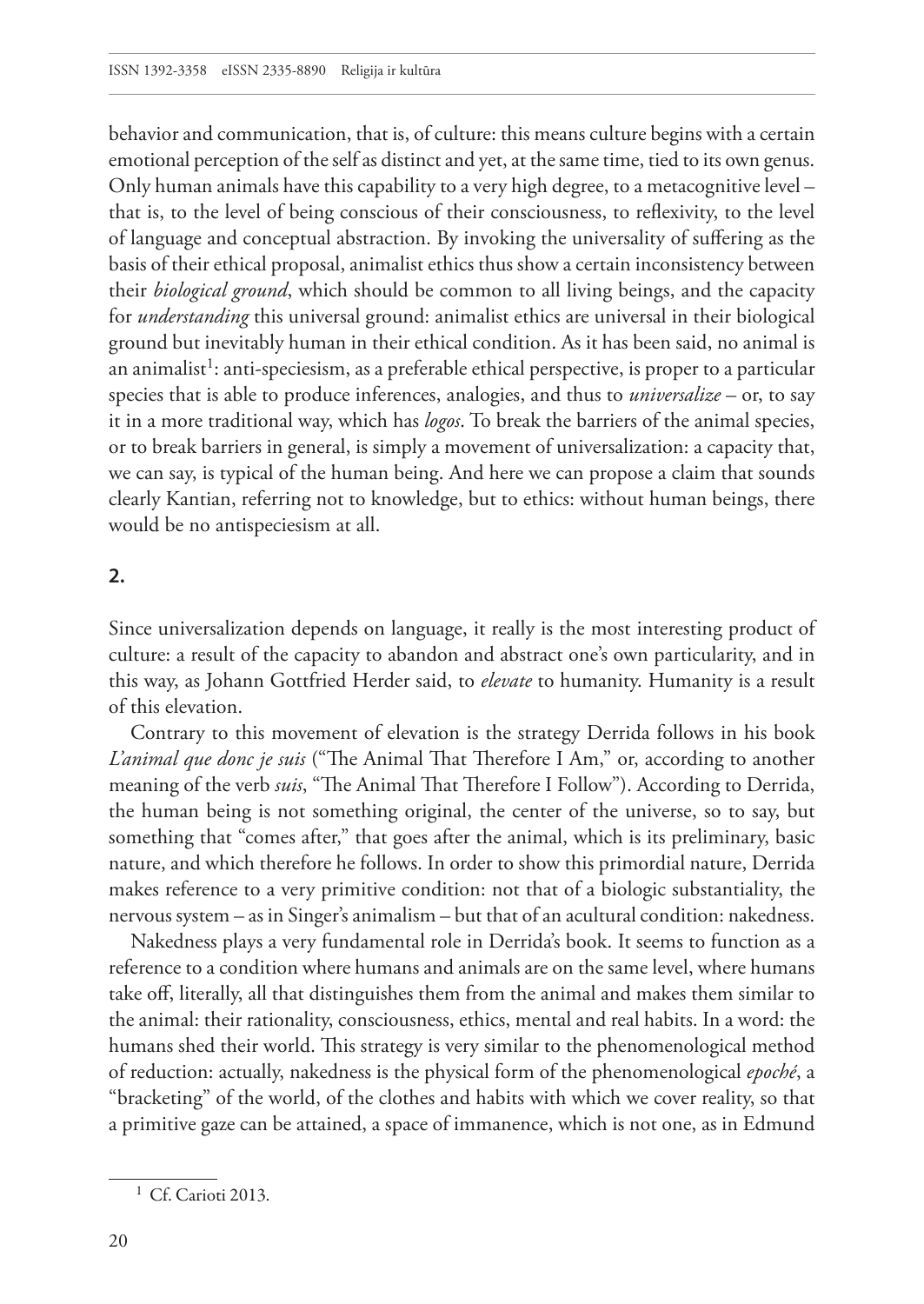Husserl's phenomenology, of consciousness, but one of animality. In this primitive phenomenological gaze, even consciousness itself, actually, is left aside.

Derrida describes the experience of nakedness as a play of gazes in which the gaze of the animal cannot be reduced to that of the human. Or, in other words, the animal's gaze is the gaze of the absolutely other that precedes me and which I follow, "something that perhaps philosophy forgets, perhaps being this calculated forgetting itself […]. The point of view of the absolute other […]" (Derrida 2008: 11).

This relation of gazes, as the early, primitive moment of animality that arises from the unconscious bottom of life, remains an asymmetrical play: the animal regards me and sees me naked but never in the same way I see it naked and see myself naked. The animal's gaze represents that primitive phenomenological gaze that I can only grasp by "undressing myself," by getting rid of my world, even of my own consciousness of being naked, since consciousness in general represents the passage from animality to humanity:

As with every bottomless gaze, as with the eyes of the other, the gaze called "animal" offers to my sight the abyssal limit of the human: the inhuman or the ahuman, the ends of man, that is to say, the bordercrossing from which vantage man dares to announce himself to himself, thereby calling himself by the name that he believes he gives himself (Derrida 2008: 12).

The possibility that one has of calling himself by name is the possibility of the consciousness, of saying "I." Before following this direction, however, I would like to spend a moment on some aspects of Singer's and Derrida's perspectives, which seem to me interesting from an ontological point of view.

In my opinion, Singer's ethical egalitarianism and Derrida's phenomenological primitivism end up outlining two ontologies: a substantialist ontology, aimed at identifying a substrate common to all the living beings, a unity on which to ground ethical egalitarianism, on the one hand; on the other, a radical nominalism, according to which there is nothing in common between the human and animal – namely that the genus encompassing them is only a word, which instead hides their differences and their irreducible multiplicity. For Derrida, the anti-speciesist theory is based on a re-proposal of the principal polemical target of deconstruction: identity. Actually, anti-speciesism, with its claim about a substantial unity between human and animal, does nothing but extend the field of identity, on which it tries to ground its egalitarian ethics. On the contrary, according to Derrida, every consideration of the animal has until now missed accounting for the deployments of differences, which characterize the field denoted by the word "animal." Derrida therefore introduces the neologism "*animot*," which sounds like the French plural "*animaux*," written substituting the final suffix of the plural with the term "*mot*," "word." What we designate through the general word "*animot*" is only a name for a field where an irreducible plurality is in force, a field of differences in regard to which it is difficult, if not impossible, to find a common substrate. Yet what can unite the great variety of the living world, from the amoeba to the human?

We are thus facing two different ontologies: an ontology of the one, we could say, on the one hand, and an ontology of the many, on the other. It is an ancient question – that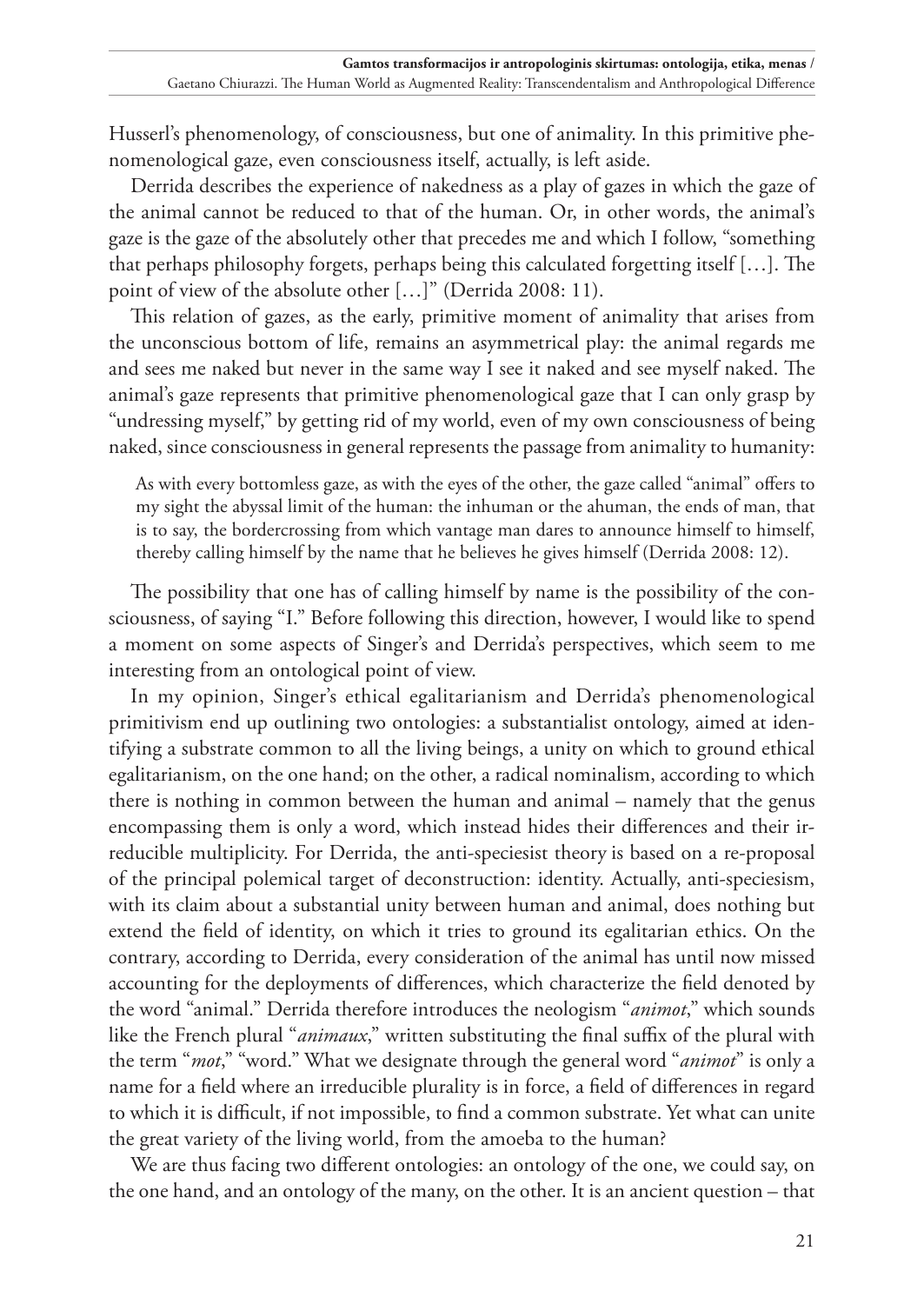of the opposition between monists and pluralists, which dates back to the Ancient Greek world and which has been re-proposed in several variations throughout the history of philosophy. What these philosophies have in common, however, is, in my opinion, the fact of reducing ontology to a plane of immanence. The one and the many, eventually, are on the same plane – a horizontal plane made of mono-dimensional lines – the plane of nature. To translate the question in mathematical terms: it is the plane of natural numbers, that is, of the numbers that can be counted and result in a serial, additive ontology, where the one is both a common factor of all the other numbers (such is animality for Singer) and the element that produces a multitude.

#### **3.**

We were, with Derrida, at the point where the gaze of the animal is taken in an asymmetrical relationship with the gaze of the human: the animal sees my nakedness, but not in the same way I see it naked and myself naked. What does this asymmetry mean? It is, as we said, a asymmetry introduced by consciousness, by the possibility of saying "I," which belongs eminently to the human being endowed with mirror neurons that enable him not only to recognize his or her own feelings in others but to also have the "feel of feeling": that reflexive metacognition that does not seem to belong to the animal due to the way they experience nakedness. Ultimately, the experience of nakedness is possible only for an animal that dresses. And the human, as a cultural animal, is the animal that dresses, precisely in the sense that humans transform themselves through clothes, habits, dispositions, and devices. To define this capacity of the human, I propose the acronym CMO, formed analogously to GMO, Genetically Modified Organism.2

Whereas a GMO is an organism whose genetic heritage is modified thorough technical manipulation, which makes it *another* organism, a CMO is an organism that modifies itself culturally, a "Culturally Modified Organism." This distinction involves an important ontological difference between necessity and possibility: although an organism can undergo casual genetic variations, once its genetic heritage has been defined, it remains what it is for life. Its DNA remains always the same. However, on this alleged organic permanence, a great variety of further modifications are made possible by technical intervention in a broad sense, modifications that we can qualify as *biotechnological*, since they concern the *bios*, the qualified life, and not the *zoé*, the organic life: the so-called biotechnologies, which produce modifications of the organic body, should more appropriately be called "zootechnologies."

A CMO is the instantiation of a possibility, the actualization of something that could have been different and thus could be different from how it is. This space of modifications is the space of that intentional transformability we call freedom, and that Giovanni Pico della Mirandola, in his famous discourse *De Hominis Dignitate* (a true manifesto of Italian

<sup>2</sup> I have developed this concept in Chiurazzi 2017: 41–53.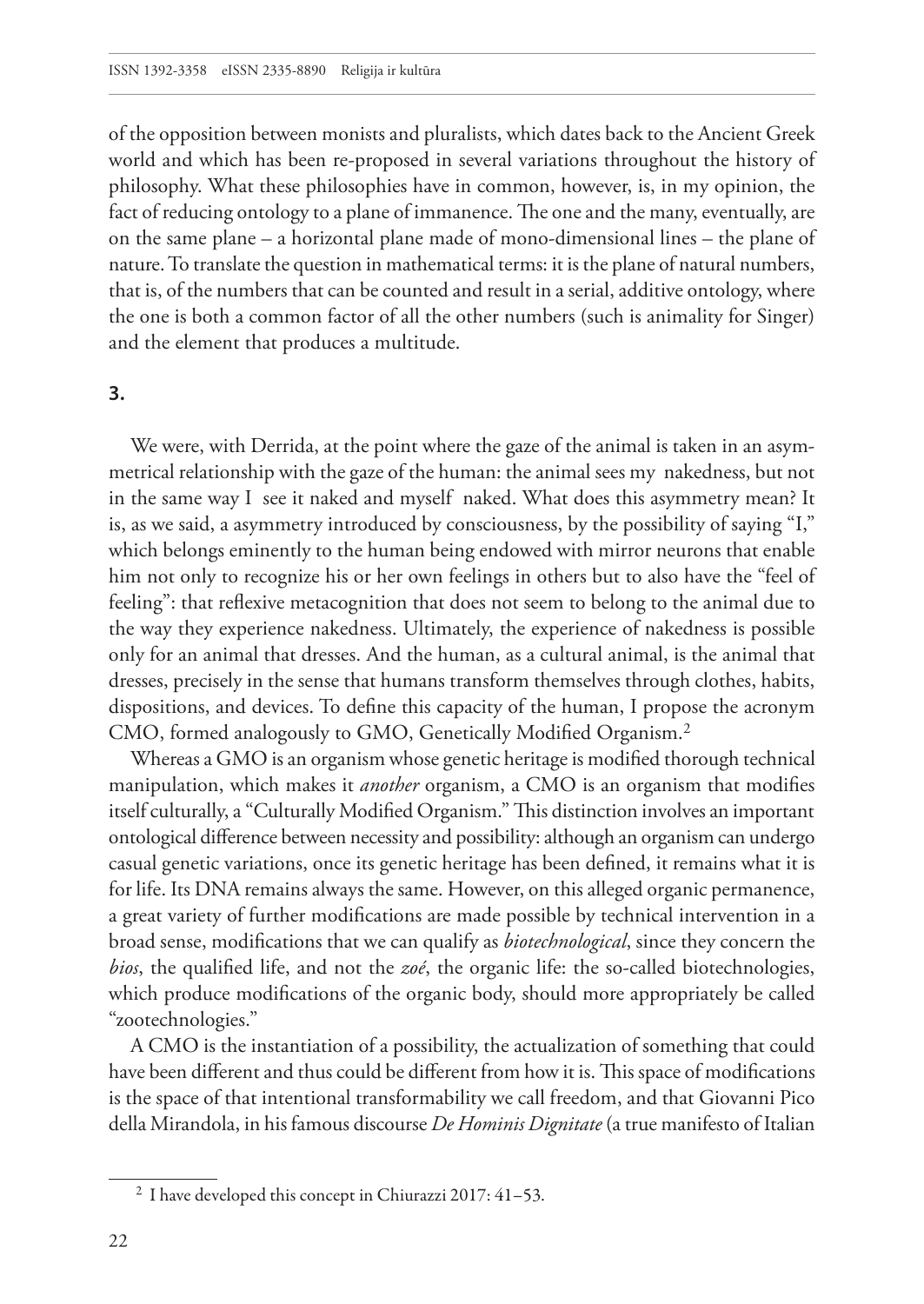Humanism in the fifteenth century), claimed to belong to the indeterminate nature of the human.3 By virtue of his indeterminate nature, the human is culturally modifiable; the symbols of this asymmetrical condition within the animal world are dressing and standing upright.

## **4.**

Derrida himself attributes the asymmetry of the gaze between human and animal to the physical and properly human conquest of the upright position: "My hypothesis," Derrida writes, "is that the criterion in force, the distinctive trait, is inseparable from the experience of holding oneself upright, of uprightness [*droiture*] as erection in general in the process of hominization" (Derrida 2008: 61). This movement of elevation describes symbolically the entrance into culture, which, as we have already quoted, is an "elevation to humanity"; more precisely, elevation is the proper feature of humanization, so that the locutions "elevation to humanity" and "humanity as elevation" in fact become equivalent.

The evolutionary process of elevation corresponds to the parting from naturalness, when the human animal becomes self-conscious and becomes able to say "I." Recalling Kant's *Anthropology from the Pragmatic Point of View*, Derrida says that the power of saying "I"

erects, it raises (*erhebt*) man infinetly (*unendlich*) above all the other beings living on earth (*unendlich über alle andere auf Erden lebende Wesen*). This infinite elevation identifies a subject in the strict sense, for immediately after Kant emphasizes the fact that "I" signifies the unity of a conscioussness that remains the same throughout all its modifications (Derrida 2008: 92).

The physical elevation of the human is a symbol of his transcendental elevation above the mere field of sensibility, a symbol of the unsubstantial continuity of experience: even from an evolutionary point of view, *homo sapiens* derives from *homo erectus*. Interpreting this elevation as a domination, Theodor W. Adorno ends up saying that every idealism is, in its ground, a fascism: "for an idealist system," he says, "animals virtually play the same role as Jews did for a fascist system. Animals would be the Jews of idealists, who would be thus nothing as virtual fascists" (Derrida 2008: 109).

It is not surprising, therefore, that a philosophical counterproposal against transcendentalism assumes the form of immanentism, of a flat ontology, which is often tied to materialism and sensism. Against these philosophies, we could address the same objections Plato directed to Protagoras in *Theaetetus*. Protagoras's thesis that "knowledge is sensation" (*aisthesis*) is quite analogous to the thesis affirming that humans are nothing but animals. But this, as Plato ironically objects to Protagoras, does not explain why Protagoras requests payments for his teaching: "while we were admiring him for a wisdom (εἰς φρόνησιν)

<sup>3</sup> "Non ti ho fatto né celeste né terreno, né mortale né immortale, perché di te stesso quasi libero e sovrano artefice ti plasmassi e ti scolpissi nella forma che avresti prescelto" (Pico della Mirandola 1942: 105–109).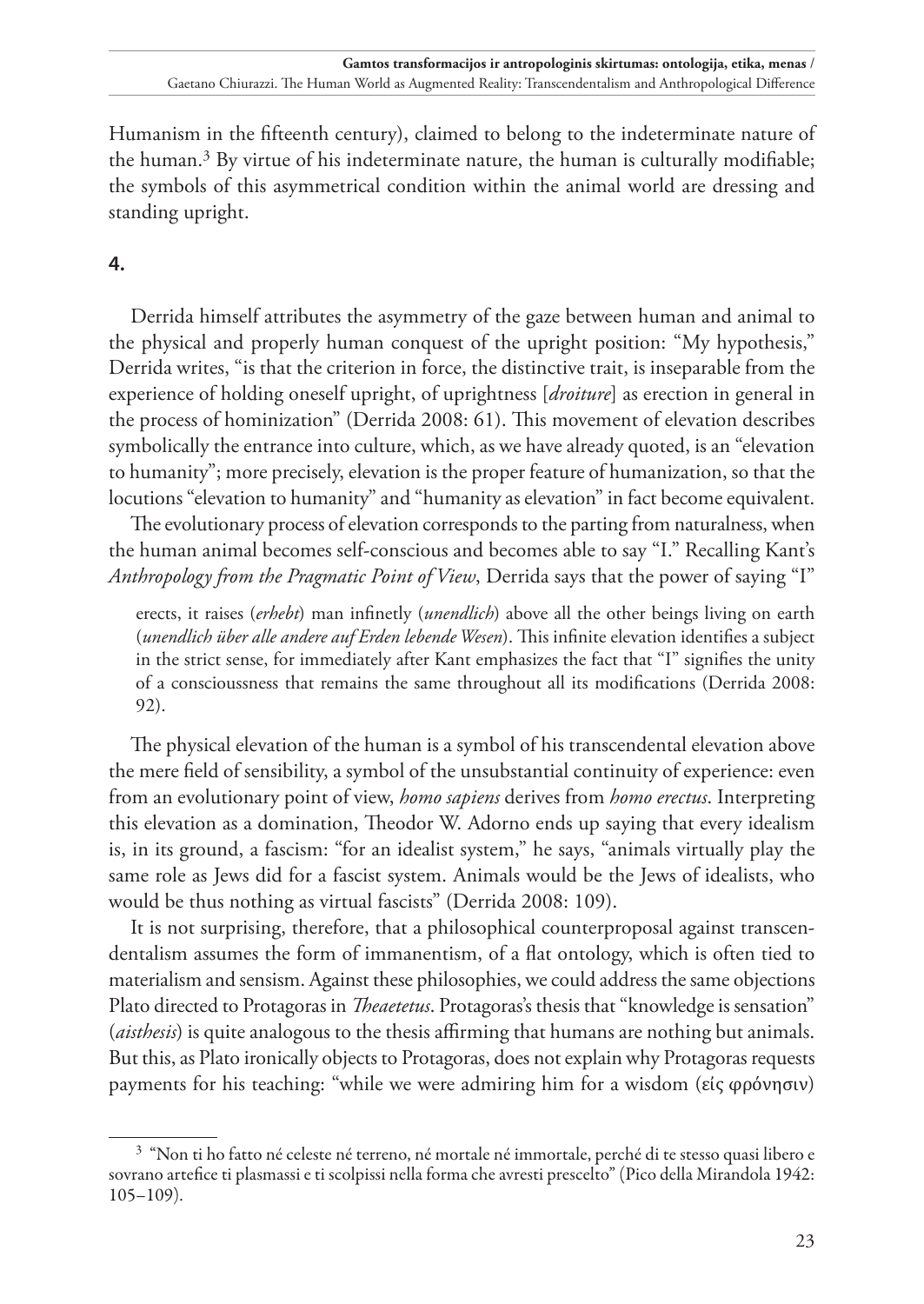more than mortal, he was in fact no wiser than a tadpole, to say nothing of any other human being" (Plato *Theaet*. 161c-d). The overcoming of this naturalistic sensism already leads in Plato to the elaboration of a new anthropology, which is sketched in the *excursus* about the "styles of life," where the question is not about *zoé*, animal life, but about *bios*, qualified life. Against Protagoras, Plato aims to show that the human cannot be reduced to the unique dimension of sensation: insofar as he is able to transcend the immediacy of the *hic et nunc*, which is the power of *dianoia*, of thought, characterizing the philosopher's life, he "takes wing, as Pindar says, 'beyond the sky, beneath the earth,' searching the heavens and measuring the plains" (*Theaet.* 173e-174a). This "idealistic claim," far from being a way to level the real, or even worse, to dominate the human and the non-human, is a way to free them, since it increases their differences, and in so doing opens new dimensions, new possibilities: the human being does not dominate but forms a world.

### **5.**

This is the thesis Heidegger presents in *The Fundamental Concepts of Metaphysics*. By commenting on this thesis, Derrida claims, rightly, that the problem of the difference between the human and the animal boils down, eventually, to the problem of saying what the world is. This question deals with the problem of the nakedness, and of the animal seeing me naked. It is this *difference* in the *way* of seeing that determines the difference between human and animal. This is neither a merely biological nor a metaphysical difference: both naturally naked, human and animal are different in that human, contrary to the animal, covers his nakedness with clothes, habits, that is, with behaviours, feelings, and *ways of being* that are not reducible to the biological sphere. They are, in fact, ethical, in the sense that ethics concerns ways of life (*habitus* in Latin), ways of being-in-the-world. As Derrida writes, the world is all that which

is meant by living, speaking, dying, being, […] as being-in-the-world or being-within-theworld, or being-with, being-before, being-behind, being-after, being and following, being followed or being following, there where *I am*, in one way or another, but unimpeachably, *near* what they call the animal (Derrida 2008: 11).

I call all these relations "pre-positive" because of their grammatical and ontological nature: something that is like a pro-thesis (this is the Greek word for pre-position) and that precedes every positivity, that is, every substance. They concern human behavior, namely what a human has to take off when he tries to become similar to an animal – when he strip naked. The condition of the animal and its point of view require "giving up" the human world.4 Heidegger, significantly, calls this inescapable relation between *Dasein* and world "*habitare*" (to dwell). The use of this verb, a frequentative of *habere*, refers

<sup>4</sup> I think that in other contexts (for instance, in the *Voice and Phenomenon*), Derrida would have put into question the theme of nakedness itself, in the name, precisely, of what now seems to be put in brackets – the world.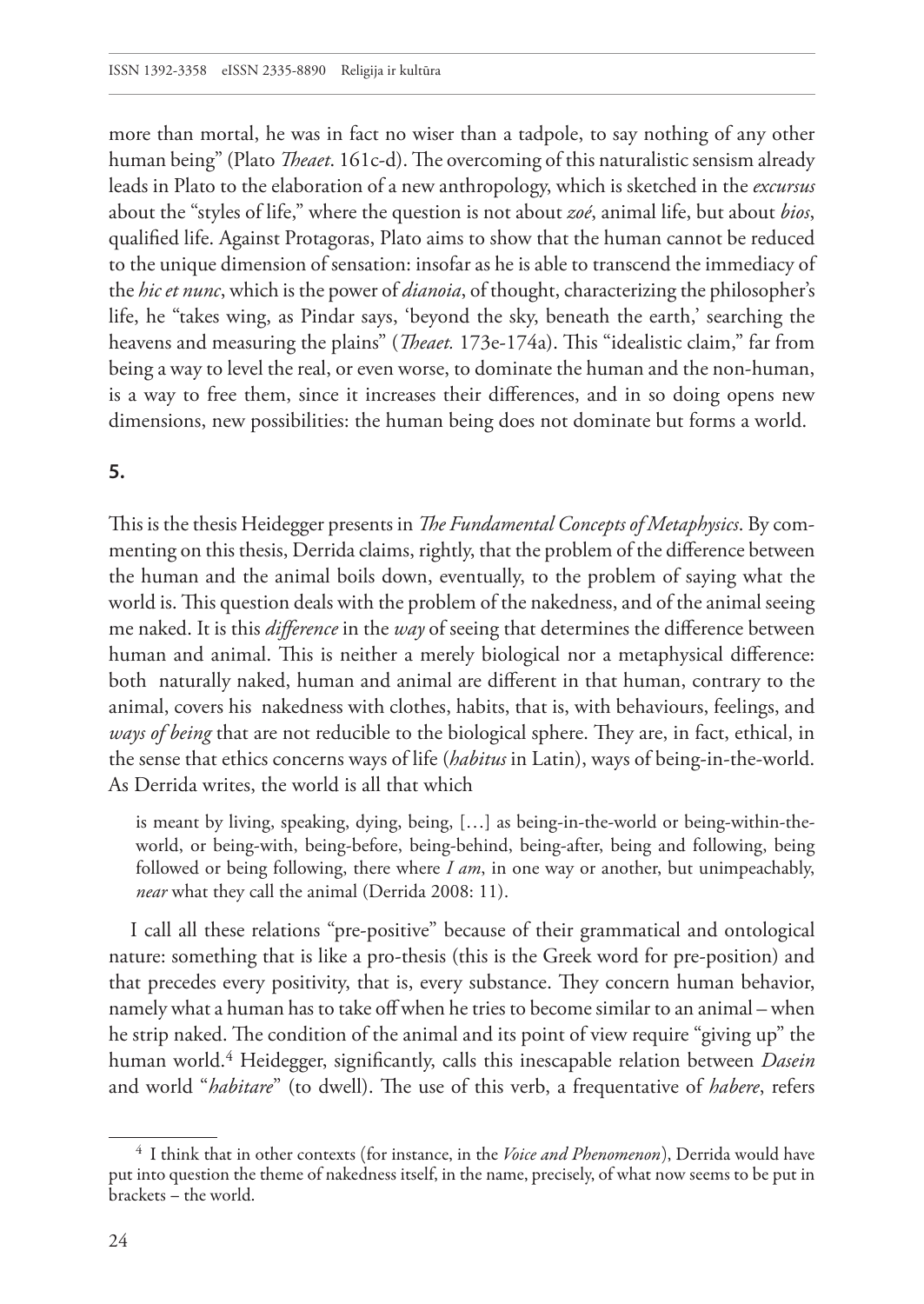to the practical horizon that provides a backdrop for existential analytics.5 *Dasein* has a world: "to have" a world means that the relation with it is an *ethical* relation, made of ἕξεις – to use the Aristotelian word derived, like its Latin translation *habitus*, from ἕχειν, and which we translate as "permanent states" or "behaviours." The human relates to the world according to specific behaviors as the modes of "being-in": being-with, being-for, being-before, being-behind, being-after, all the relations I defined above as "pre-positive," thereby hinting at their relational, connective, syntactical feature. These relations are not the object of vision: we cannot see them, they are not positive, like the table, the book or the sun, but are relations, syncategorems, which we can only understand and which *precede* every positivity, every being this or that "as such." To have a world, then, does not mean to see this and that, but to understand the possible relations between this and that. Humans are world-forming because they work out these relations inside their vital environment, certainly more than the animal, which is, as Heidegger says, "world poor."

# **6.**

I would like at this point to sum up these remarks in a general theoretical framework. What is meaningful to me is the fact that the passage from animality to humanity is represented by the upright position, which also coincides with technical capacity and self-consciousness: the origin of art shows this capacity of raising oneself from the natural world by representing it in images, pictures, and even in words (Bataille 2014). Images, pictures, and words, like every work of art, are also a sort of a mirror in which human beings reflect themselves. Through this elevation, this raising, humans add a new dimension to the horizontality of nature and to the mono-dimensionality of the flat ontology. Thanks to this acquired bi-dimensionality, a new coordinate, a new line also *inevitably* appears: a line that connects the verticality of the upright position to the horizontality of nature. I call this line "diagonal." This word is not chosen arbitrarily: it represents something irreducible to the coordinates that it ties, just as the diagonal of the square is incommensurable to the side – nature on the one side and culture on the other. I intend this diagonality as representative of the transcendental relation, or, in another framework, of the existential relation; as something that is namely constitutive of the human experience of reality and which express itself as a pre-positive mode of being. The diagonal is the differential trait, the anthropological difference that characterizes the human being in relation to the animal.<sup>6</sup> Every ontology that tends to flatten the human being onto the animal, onto the level of nature, a level of immanence and impersonality, has to efface this difference:

<sup>5</sup> Franco Volpi has shown that the conceptuality of these analytics is a translation (reframing?) of the main concepts of Aristotelian practical philosophy: *Zuhandenheit* corresponds to ποίησις, *Vorhandenheit* to θεορία, care to ὄρεξις, existence to πρᾶξις*.* All this contributes to outline the parallelism, which Hans Georg Gadamer has also stressed, between understanding and φρόνησις, i.e., the emotional intelligence that governs the πρᾶξις or the human action. Cf. Volpi 1992: 215–252.

<sup>6</sup> On the concept of "anthropological difference" and its critical discussion, in defense of its cultural meaning, see Glock 2012: 105–131.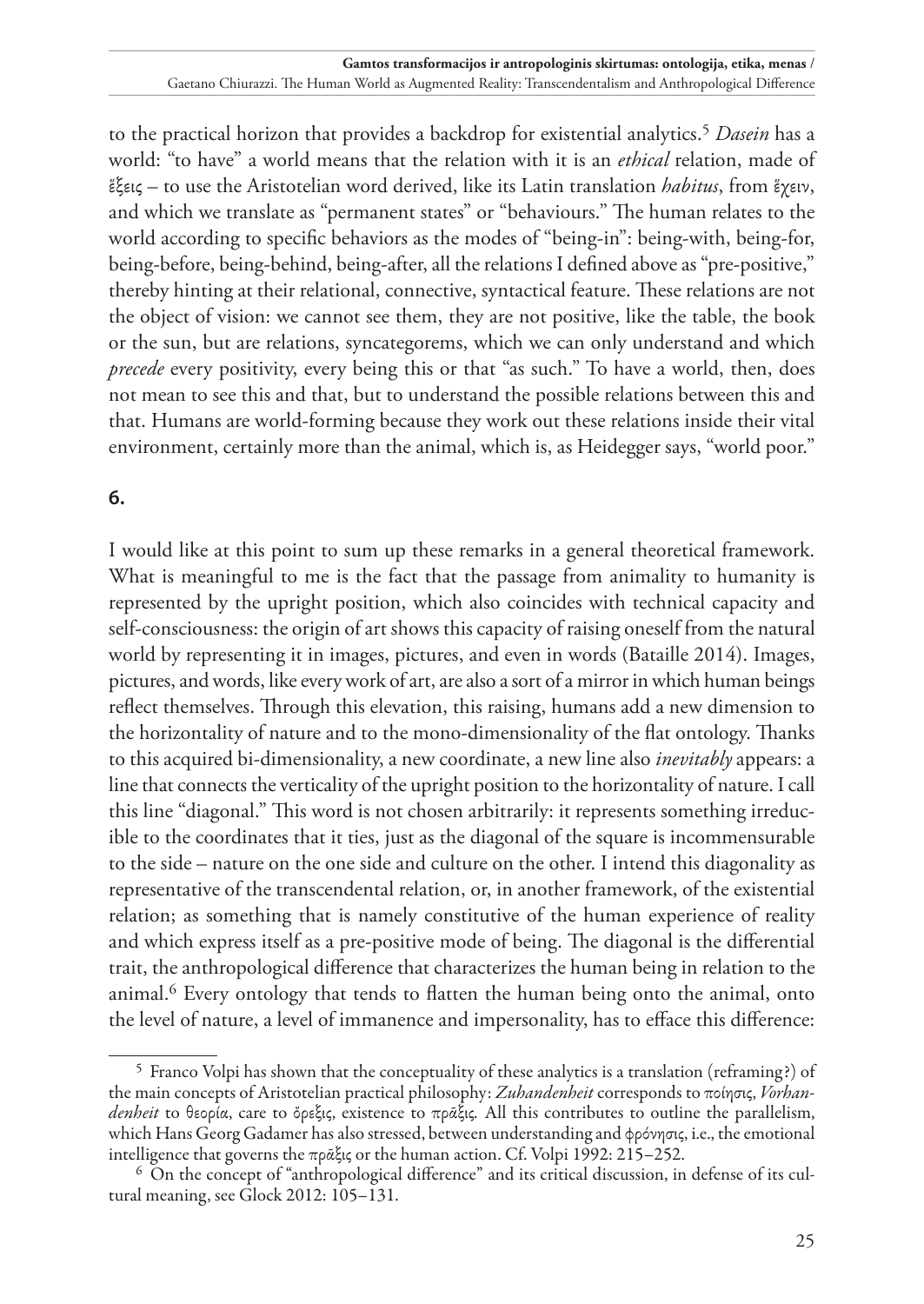the oblivion of the anthropological difference, of the diagonal, is the condition of every onticology – that is, of every ontology of the one and of the multiple, of the denumerable. Flat ontologies, as the ontologies of objects, are in their ground digital ontologies. What a transcendental perspective introduces in ontology is precisely a principle that escapes every digitalization, like the diagonal for mathematical thought, as an element of reality that can be effaced only illusionary. The diagonal expresses the possibility of a raising above the mono-dimensionality of flat ontologies: rather, it expresses possibility itself, this strange dimension that is not reducible to the positive without being negative. Thanks to this potentiality, which unfolds in different dispositions, nature is *elevated*, raised to another dimension: it becomes a world, an augmented reality.

The world is augmented reality. This is the idea that I want to oppose to the platitude of the flat ontologies, in which I include both the naturalist substantialism of Peter Singer and the phenomenological primitivism of Derrida. Augmented reality is an experience of reality in which we not only perceive things in their primitive nakedness, "as they are," but add to our perception further information through technical dipositives, such as smartphones, computers, glasses, and the like. This web of technical devices aptly expresses the condition of the transcendental representation of the world: not an immediate experience, the alleged experience of a naked animal or of a naked reality, but a mediate experience, an experience, we could say, conceptualized, increased.

The word "dispositive"7 must be therefore understood not only in its technical meaning – as a device – but above all in relation to its ontological meaning, that is, as a disposition: the diagonal expresses the whole of the dispositions that intertwine humans and reality and that unfold in concrete apparatuses, technical equipment, prostheses – that is, pre-positions, as I defined those relations that are constitutive for *habitare*. The dispositions are pre-positive aspects that convey a potentiality of the being-In. Thanks to such dispositions, the world appears not as a flat surface, nor as a multitude of individuals, but as a field in which every entity and every object are at the center or the end of dispositions and potentialities that tie them to other entities and objects and warp the allegedly flat surface of reality. The space of the human world is not Euclidean, but Riemannian. Such is the structure of what Heidegger calls significance (*Bedeutsamkeit*), the net of prepositive relations of the world in which *Dasein* moves and orientates, following sense-directions, with a tropism typical of moving beings. Of course, this is the reality as it is experienced by human beings: the risk of anthropocentrism – the accusation addressed to Kant and to Heidegger – is still there. However, we have to ask: why consider this only an acritical privilege, and not the sign of a real, appropriate, and critical knowledge of reality? Ultimately, it is the human who knows the history of the world

<sup>7</sup> I intend this word as translation of the French word *dispositive*, which we find in Foucault. Cf. Raffnsøe, Gudmand-Høyer, Thaning 2016: 272–298. On this notion, see also Agamben 2009. In a lecture given at the European Graduate School, Agamben admits to being not satisfied with the English translation of *dispositive* as "apparatus" and to prefer instead "dispositor." The word "dispositive" is anyway attested and has become more usual.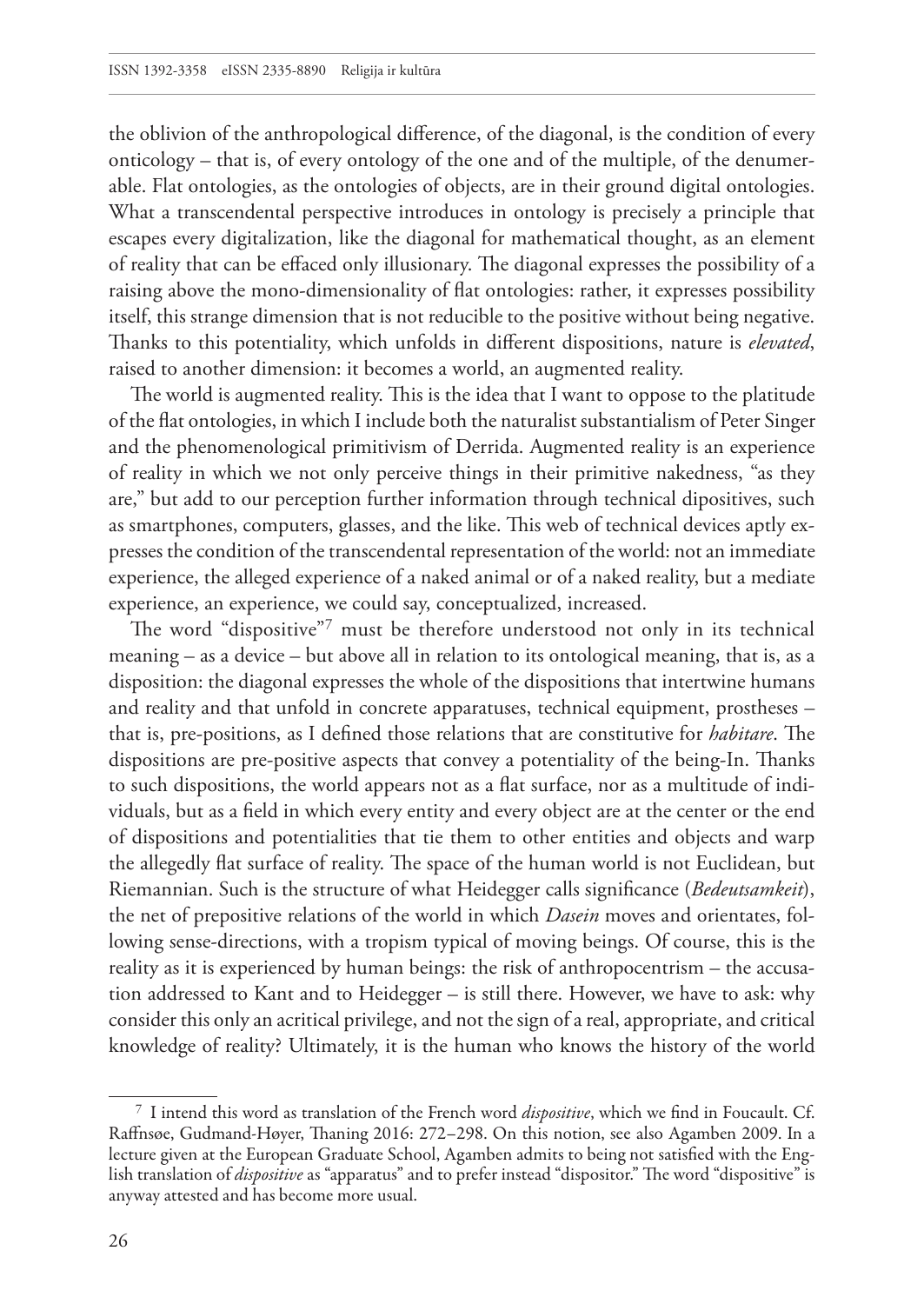and relativity, who builds bridges and makes airplanes, who can destroy but also protect animal life, nature, and the Earth. In other words, only in our world, in our "augmented reality" can we talk about suffering animals and their gaze. Only thanks to this privileged position inside the animal world are we able to generalize our condition *analogically* and to distance ourselves from it critically. No flat ontology is capable of this precisely because every entity and every gaze is completely equivalent to every other. If we want really to defend and respect animals, and all living beings, we have to do everything but keeping from becoming animals or grass.

In conclusion, by calling the transcendental relation of the human being to reality "diagonal," I intend to highlight: 1) the irreducibility of this relation to immanence, that is, to the side; 2) its dispositional meaning, since the diagonal represents a *dynamis*; 3) its capability of exceeding, in this way, the plane of immanence, of reality, by representing it, namely by elevating it to a further dimension. The human world is an *augmented reality*: as Gadamer would say, it is the world of the imagination and of the image in a broad sense (which encompasses images, language, gestures, symbols, and so on), of the "increase in being," and therefore of technics and especially of art. Art is augmented reality: reality made into world thanks to the mediation of the diagonal, that is, of human dispositions and consciousness. Hence even nature appears, as it is for Kant in the *Critique of Judgement*, as a work of art. This *as* is important: it means an analogical operation, a "seeing-as," which is very different from the "becoming-something" of the flat ontologies (becoming animal or becoming grass). Here lies one of the basic differences that separate the flat ontologies from transcendentalism: a difference between the multiplicity of senses (that is, of the modes of being), which is at the core of analogical reason, and the multiplicity of entities (that is, of objects), in their flat univocality. As Gilles Deleuze (problematically for his own philosophy) writes: "[a] plane of immanence or univocality [is] opposed to analogy" (Deleuze 2005: 254). It is this very principle of univocality that eventually turns the manifold manifestations of reality into a serial multitude, because univocal multiplicity is not the same as analogical multiplicity.

The unity of the world, just like the unity of experience for Kant, is analogical, as we observed also in the case of the extension of suffering to other living beings: they are *like* humans, but they are not humans, just as humans are not them. Knowledge, imagination, and above all art, are essentially analogical, since they introduce a principle of comparison, of differentiation and of identification, of similitude, into reality, which does not itself belong to the plane of reality. They tell us that our nature and our world are not at all flat: they are more than mere reality – they are, precisely, *augmented reality*.

## **References**

Agamben, G. 2009. *What is an Apparatus? And Other Essays.* Translated by D. Kishik, S. Pedatella. Stanford: Stanford University Press.

Bataille, G. 2014. *Lascaux ou La naissance de l'art.* Paris: L'Echoppe.

Burnyeat, M. 1990. *The Theaetetus of Plato*, with a translation of Plato's *Theaetetus* of M. J. Levett. Indianapolis: Hackett Publishing Company. https://doi.org/10.1017/s0009840x00282024